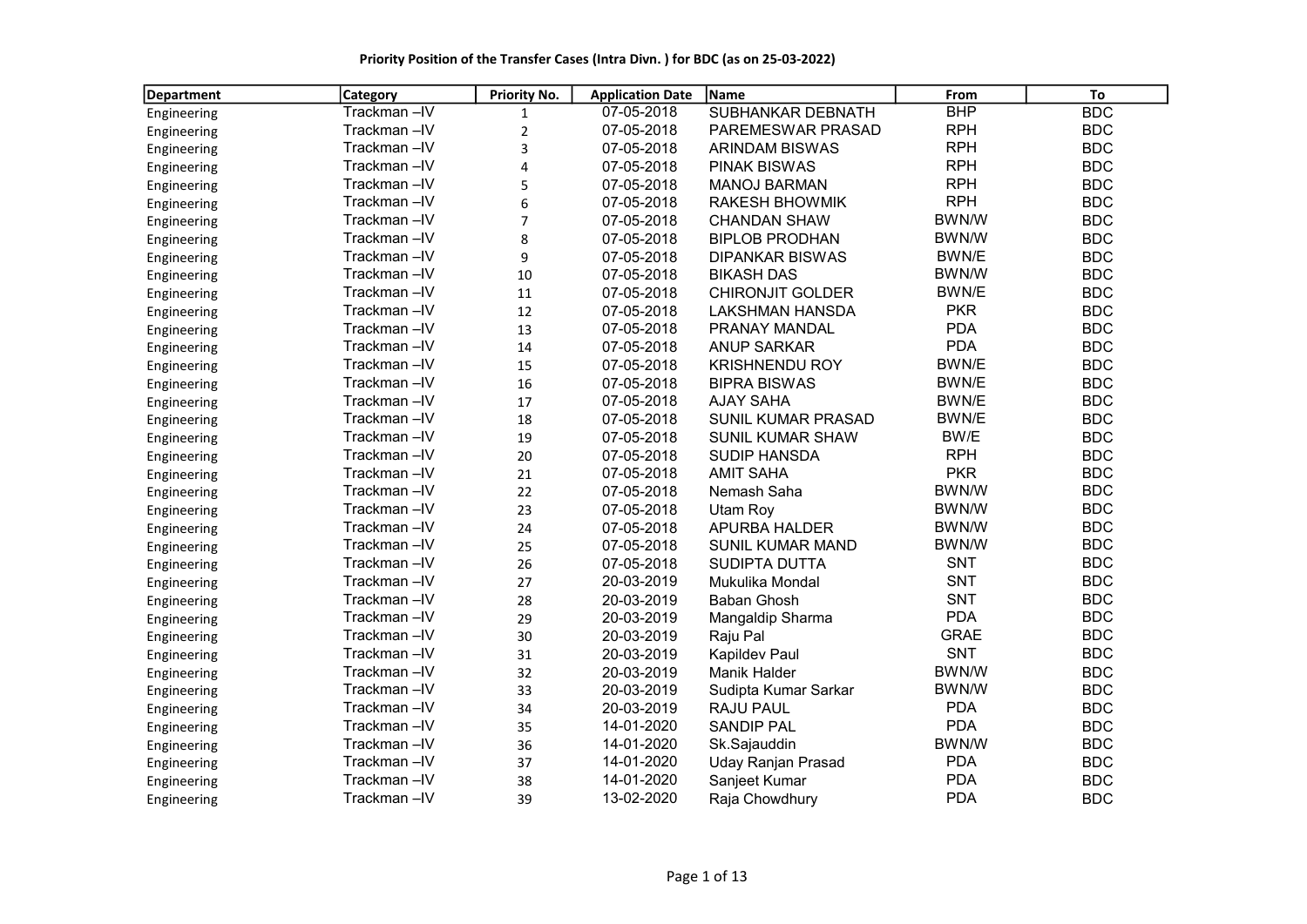Priority Position of the Transfer Cases (Intra Divn. ) for BDC (as on 25-03-2022)

| Department  | <b>Category</b>    | Priority No.        | <b>Application Date</b> | l Name               | From         | To         |
|-------------|--------------------|---------------------|-------------------------|----------------------|--------------|------------|
| Engineering | Trackman-IV        | 40                  | 13-02-2020              | Manu Yadav           | <b>PDA</b>   | <b>BDC</b> |
| Engineering | Trackman-IV        | 41                  | 23-06-2020              | Sushanta Shildas     | <b>GRAE</b>  | <b>BDC</b> |
| Engineering | Trackman-IV        | 42                  | 23-06-2020              | Goutam Nunia         | <b>GRAE</b>  | <b>BDC</b> |
| Engineering | Trackman-IV        | 43                  | 11-08-2020              | <b>Biplab Muhuri</b> | <b>BHP</b>   | BDC (LLH)  |
| Engineering | Trackman-IV        | 44                  | 11-08-2020              | Amrita Bala          | <b>BHP</b>   | <b>BDC</b> |
| Engineering | Trackman-IV        | 45                  | 11-08-2020              | Laltu Bhowmick       | BWN/W        | <b>BDC</b> |
| Engineering | Trackman-IV        | 46                  | 11-08-2020              | Rajib Nandy          | BWN/W        | <b>BDC</b> |
| Engineering | Trackman-IV        | 47                  | 11-08-2020              | Koushik Majumder     | BWN/W        | <b>BDC</b> |
| Engineering | Trackman-IV        | 48                  | 11-08-2020              | Avijit Karmakar      | BWN/W        | <b>BDC</b> |
| Engineering | Trackman-IV        | 49                  | 11-08-2020              | Sujit Biswas         | BWN/W        | <b>BDC</b> |
| Engineering | Trackman-IV        | 50                  | 15-10-2020              | Nitish Majumder      | BWN/W        | <b>BDC</b> |
| Engineering | Trackman-IV        | 51                  | 15-10-2020              | Anupam Mondal        | BWN/W        | <b>BDC</b> |
| Engineering | Trackman-IV        | 52                  | 15-10-2020              | Munna Hembrum        | <b>DKAE</b>  | <b>BDC</b> |
| Engineering | Trackman-IV        | 53                  | 15-10-2020              | Subash Kumar Rajak   | <b>DKAE</b>  | <b>BDC</b> |
| Engineering | Trackman-IV        | 54                  | 03-12-2020              | Goutam Mondal        | <b>RPH</b>   | <b>BDC</b> |
| Engineering | Trackman-IV        | 55                  | 03-12-2020              | Bapi Sharma          | BWN/E        | <b>BDC</b> |
| Engineering | Trackman-IV        | 56                  | 03-12-2020              | Malati Bakshi        | <b>PDA</b>   | <b>BDC</b> |
| Engineering | Trackman-IV        | 57                  | 15-01-2021              | Kartik Kumar Pasi    | <b>BWN/W</b> | <b>BDC</b> |
| Engg.       | TM-IV(Vlaveman)    | 1                   |                         | Partha Kumar Mondal  | <b>RPH</b>   | <b>BDC</b> |
| Engg.       | TM-IV(Gatekeepar)  | $\mathbf{1}$        | 11-06-2017              | Subhashis Sadhukhan  | <b>PDA</b>   | <b>BDC</b> |
| Department  | Category           | <b>Priority No.</b> | <b>Application Date</b> | Name                 | From         | To         |
| Operating   | Gds/Sr Goods Guard | $\mathbf 1$         | 30-01-2013              | Ramadhin Kr Singh    | <b>BWN</b>   | BDC/HWH    |
| Operating   | Gds/Sr Goods Guard | $\mathbf 2$         | 25-02-2013              | Kundan Kumar         | <b>RPH</b>   | BDC/HWH    |
| Operating   | Gds/Sr Goods Guard | 3                   | 25-02-2013              | Jainendra kr Bhushan | <b>RPH</b>   | BDC/HWH    |
| Operating   | Gds/Sr Goods Guard | 4                   | 12-04-2013              | <b>Tapas Sardar</b>  | <b>RPH</b>   | BDC/HWH    |
| Operating   | Gds/Sr Goods Guard | 5                   | 12-04-2013              | Koushik Mallick      | <b>RPH</b>   | BDC/HWH    |
| Operating   | Gds/Sr Goods Guard | 6                   | 12-04-2013              | Prakash Ch Biswas    | <b>RPH</b>   | BDC/HWH    |
| Operating   | Gds/Sr Goods Guard | 7                   | 27-05-2013              | Santanu Biswas       | <b>BWN</b>   | BDC/HWH    |
| Operating   | Gds/Sr Goods Guard | 8                   | 02-07-2013              | Jeetendra kr Pandey  | <b>BWN</b>   | BDC/HWH    |
| Operating   | Gds/Sr Goods Guard | 9                   | 11-09-2013              | <b>Ashok Palit</b>   | <b>BWN</b>   | BDC/HWH    |
| Operating   | Gds/Sr Goods Guard | 10                  | 13-09-2013              | Sachindar Nath Das   | <b>KWAE</b>  | <b>BDC</b> |
| Operating   | Gds/Sr Goods Guard | 11                  | 19-09-2013              | Swami Vivekand       | <b>BWN</b>   | BDC/HWH    |
| Operating   | Gds/Sr Goods Guard | 12                  | 20-09-2013              | Krishna Kanta Halder | <b>BWN</b>   | BDC/HWH    |
| Operating   | Gds/Sr Goods Guard | 13                  | 20-09-2013              | Shishir KumaR Roy    | <b>BWN</b>   | BDC/HWH    |
| Operating   | Gds/Sr Goods Guard | 14                  | 25-10-2013              | Sohan Ram            | <b>BWN</b>   | BDC/HWH    |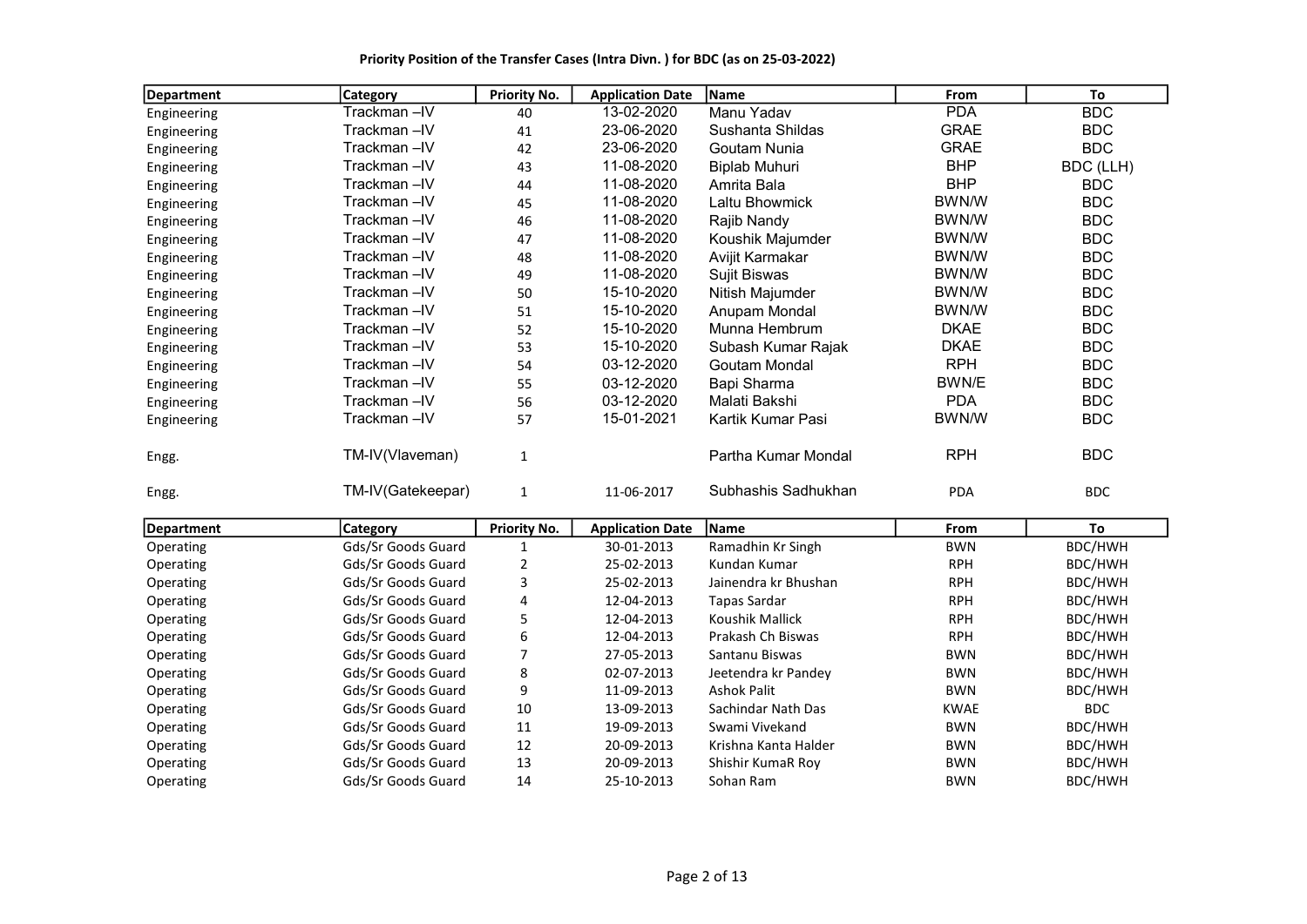| <b>Department</b>      | Category           | Priority No.   | <b>Application Date</b> | Name                        | From         | To                                  |
|------------------------|--------------------|----------------|-------------------------|-----------------------------|--------------|-------------------------------------|
| Operating              | Gds/Sr Goods Guard | 15             | 17-01-2014              | Tushar Kanti Ghosh(ex-SM)   | <b>RPH</b>   | BDC/HWH                             |
| Operating              | Gds/Sr Goods Guard | 16             | 22-04-2014              | Santosh Kumar               | <b>RPH</b>   | BDC/HWH                             |
| Operating              | Gds/Sr Goods Guard | 17             | 20-10-2014              | Avi Barick                  | <b>BWN</b>   | <b>BDC</b>                          |
| Operating              | Gds/Sr Goods Guard | 18             | 30-10-2014              | Sukanti Bhomick             | <b>KWAE</b>  | <b>BDC</b>                          |
| Operating              | Gds/Sr Goods Guard | 19             | 29-12-2014              | Tapan Kumar Majumder        | <b>BWN</b>   | BDC/HWH                             |
| Operating              | Gds/Sr Goods Guard | 20             | 04-01-2016              | Rabi Hari                   | <b>BWN</b>   | <b>BDC</b>                          |
| Operating              | Gds/Sr Goods Guard | 21             | 23-05-2016              | Sukanta Sharma              | <b>BWN</b>   | BDC/HWH                             |
| Operating              | Gds/Sr Goods Guard | 22             | 14-06-2016              | Abhishek chatterjee         | <b>BWN</b>   | <b>BDC</b>                          |
|                        | Gds/Sr Goods Guard | 23             | 21-06-2016              | Sudip Ghosh                 | <b>BWN</b>   | BDC/HWH                             |
| Operating              | Gds/Sr Goods Guard | 24             | 08-07-2016              | <b>Bijan Biswas</b>         | <b>BWN</b>   | BDC/HWH                             |
| Operating<br>Operating | Gds/Sr Goods Guard | 25             | 14-09-2016              | Abhijit Ghosh               | <b>BWN</b>   | <b>BDC</b>                          |
|                        |                    |                |                         |                             |              |                                     |
| Operating              | Gds/Sr Goods Guard | 26             | 11-11-2016              | Rajesh Paswan               | <b>BWN</b>   | <b>BDC</b>                          |
| Operating              | Gds/Sr Goods Guard | 27             | 13-01-2017              | <b>Bindeswari Pandit</b>    | <b>BWN</b>   | <b>BDC</b>                          |
| Operating              | Gds/Sr Goods Guard | 28             | 07-02-2017              | Utpal ghosh                 | <b>BWN</b>   | <b>BDC</b>                          |
| Operating              | Gds/Sr Goods Guard | 29             | 06-03-2017              | Mewalal                     | <b>BWN</b>   | <b>BDC</b>                          |
| Operating              | Gds/Sr Goods Guard | 30             | 25-05-2017              | Paromita Dey                | <b>BWN</b>   | BDC/HWH                             |
| Operating              | Gds/Sr Goods Guard | 31             | 17-07-2017              | <b>Bharat Bhusan Prasad</b> | <b>BWN</b>   | <b>BDC</b>                          |
| Operating              | Gds/Sr Goods Guard | 32             | 01-08-2017              | Jiban Kumar Biswas          | <b>BWN</b>   | <b>BDC</b>                          |
| Operating              | Gds/Sr Goods Guard | 33             | 04-08-2017              | Prakash Mahato              | <b>BWN</b>   | <b>BDC</b>                          |
| Operating              | Gds/Sr Goods Guard | 34             | 04-08-2017              | Shyam Sundar Patra          | <b>BWN</b>   | <b>BDC</b>                          |
| Operating              | Gds/Sr Goods Guard | 35             | 04-08-2017              | Rabin Ghosh                 | <b>BWN</b>   | <b>BDC</b>                          |
| Operating              | Gds/Sr Goods Guard | 36             | 11-08-2017              | Sunil Kumar. II (04753380)  | <b>BWN</b>   | <b>BDC</b>                          |
| Operating              | Gds/Sr Goods Guard | 37             | 16-08-2017              | Tapas Chattopadhyay         | <b>BWN</b>   | BDC/HWH                             |
| Operating              | Gds/Sr Goods Guard | 38             | 25-10-2017              | Pomi Majumder               | <b>BWN</b>   | <b>BDC</b>                          |
| <b>Department</b>      | Category           | Priority No.   | <b>Application Date</b> | Name                        | From         | To                                  |
| Optg                   | Dy.CYM             | $\mathbf{1}$   | 31-08-2015              | Shyamalendu Dutta           | <b>TKPR</b>  | <b>BDC</b>                          |
|                        |                    |                |                         |                             |              |                                     |
| Optg                   | SM                 | $\mathbf{1}$   | 19-02-2013              | Animesh Maji                | <b>SLG</b>   | BDC / Nearest to BDC                |
| Optg                   | SM                 | $\overline{2}$ | 26-10-2013              | Subir Chakraborty           | <b>MAYA</b>  | BDC/CGR/Tribeni/Ban                 |
|                        | SM                 | 3              | 21-12-2013              | Amlendu Prasad              | <b>MUG</b>   | shberia/HYG<br>BDC-Garifa sec/ BDC- |
| Optg                   |                    |                |                         |                             |              | CGR sec                             |
| Optg                   | SM                 | 4              | 24-03-2014              | Golakhabihari Debata        | <b>TLO</b>   | <b>BDC-HWH sec</b>                  |
| Optg                   | SM                 | 5              | 18-07-2014              | Subhrajit Dutta             | <b>SKG</b>   | BDC/MUG/Nearer                      |
|                        |                    | 6              | 30-07-2014              |                             |              | <b>BDC</b>                          |
| Optg                   | <b>SM</b>          |                |                         | Santosh Kumar               | <b>TALIT</b> | <b>BDC-UPA SEC</b>                  |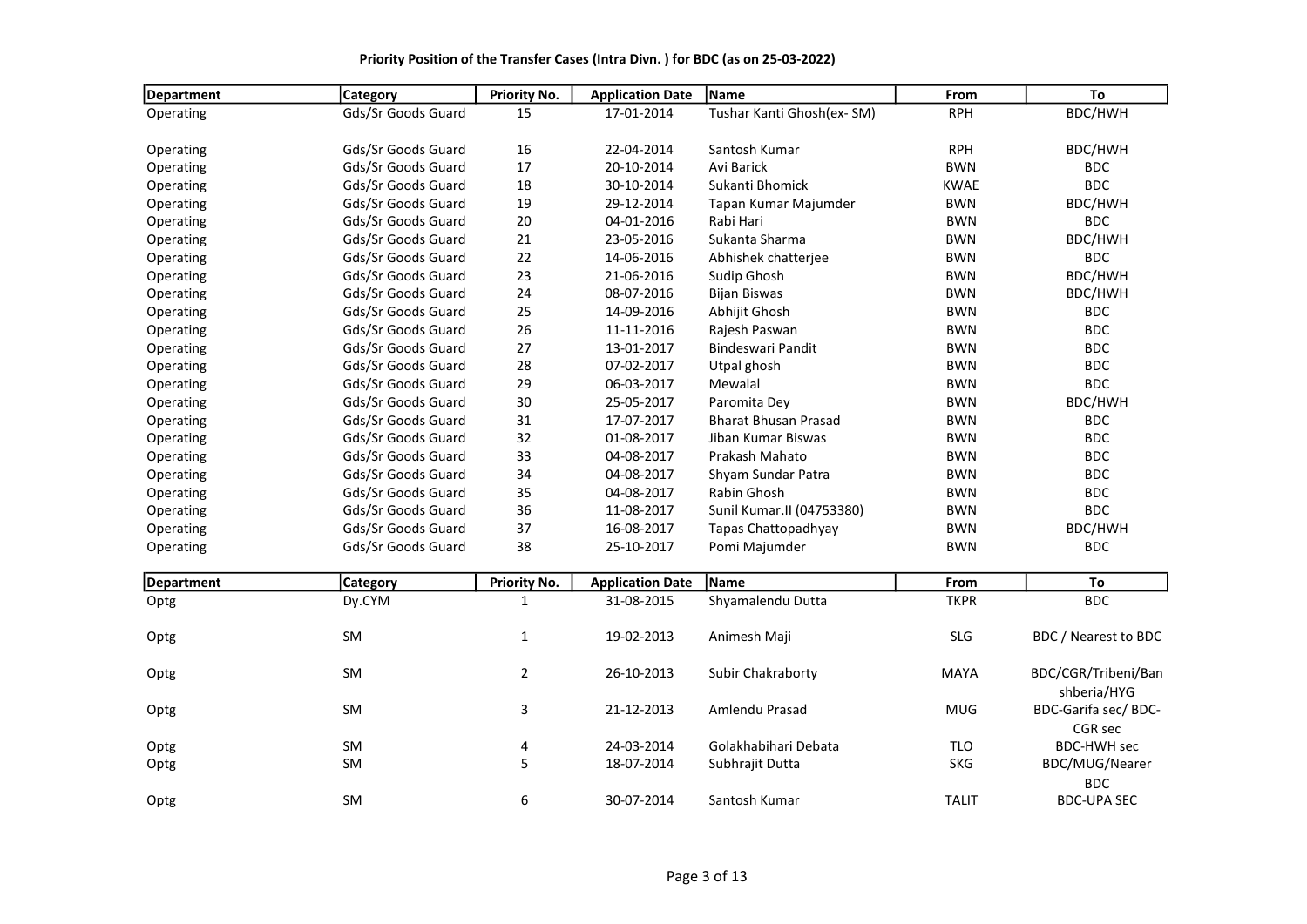| Priority Position of the Transfer Cases (Intra Divn.) for BDC (as on 25-03-2022) |  |  |
|----------------------------------------------------------------------------------|--|--|
|----------------------------------------------------------------------------------|--|--|

| Department | <b>Category</b> | Priority No.   | <b>Application Date</b>   | Name                   | From                          | To                 |
|------------|-----------------|----------------|---------------------------|------------------------|-------------------------------|--------------------|
| Optg       | SM              | 7              | 12-08-2014                | Mithlesh kumar         | <b>KWAE</b>                   | <b>BDC-HWH sec</b> |
| Optg       | SM              | 8              | 11-10-2014                | Anil Kumar             | <b>RPH</b>                    | <b>BDC-HWH sec</b> |
| Optg       | SM              | 9              | 25-02-2015                | Prem Kr Mahali         | <b>DBP</b>                    | <b>BDC-HWH sec</b> |
| Optg       | <b>SM</b>       | 10             | 25-03-2015                | Pawan Kr Barnwal       | <b>PDA</b>                    | <b>BDC-SHE</b>     |
| Optg       | SM              | 11             | 31-03-2015                | Sajal Majumdar         | SYAE                          | BDC, HYG, SHE      |
| Optg       | SM              | 12             | 07-04-2015                | Puja Singh             | <b>JOX</b>                    | <b>BDC-BLY</b>     |
| Optg       | SM              | 13             | 24-04-2015                | Biswajit Sengupta      | LLH                           | <b>BDC</b>         |
| Optg       | SM              | 14             | 27-05-2015                | <b>Biprodas Biswas</b> | <b>BWN</b>                    | <b>BDC-SRP</b>     |
| Optg       | SM              | 15             | 06-07-2015                | Rajesh Kumar           | <b>MYM</b>                    | <b>BDC-HWH sec</b> |
| Optg       | <b>SM</b>       | 16             | 08-07-2015                | Usha Kullu             | <b>PTAE</b>                   | <b>BDC-NDAE</b>    |
| Optg       | <b>SM</b>       | 17             | 27-08-2015                | K.K.Singh              | <b>MYM</b>                    | <b>BDC-SRP</b>     |
| Optg       | SM              | 18             | 30-10-2015                | Virendra Ray           | <b>NHT</b>                    | BDC-JIT, PDA-HWH   |
| Optg       | SM              | 19             | 04-01-2016                | Mahua Das              | <b>BMAE</b>                   | <b>BDC-NDAE</b>    |
| Optg       | <b>SM</b>       | 20             | 15-01-2016                | Awadhesh Kumar         | <b>SKG</b>                    | BDC/HWH            |
| Optg       | SM              | 21             | 01-03-2016                | Nabendu Sarkar         | <b>DTAE</b>                   | <b>BDC-HWH sec</b> |
| Optg       | SM              | 22             | 07-06-2016                | Swadesh Paul           | <b>NHT</b>                    | BDC-ABKA, BDC-SLG  |
| Optg       | SM              | 23             | 28-06-2016                | Ashok Taru Baidya      | <b>SLG</b>                    | <b>BDC-BHR</b>     |
| Optg       | SM              | 24             | 08-07-2016                | Lalit Kr Malakar       | <b>KHN</b>                    | <b>BDC-UPA</b>     |
| Optg       | SM              | 25             | 08-08-2016                | Sanjit Shaw            | <b>TLO</b>                    | BDC-TBAE, HYG,     |
|            |                 |                |                           |                        |                               | Remodelling        |
| Optg       | SM              | 26             | 27-09-2016                | Sandip Sen             | SNT                           | <b>BDC-BWN</b>     |
| Optg       | SM              | 27             | 24-11-2016                | Rajkumar Prasad        | GRP                           | <b>BDC-KWAE</b>    |
| Optg       | SM              | 28             | 13-01-2017                | Barun Kr Ray           | GRP                           | <b>BDC-HWH sec</b> |
| Optg       | <b>SM</b>       | 29             | 22-06-2017                | Nitesh Kumar           | TI/KWAE                       | <b>BDC-HWH sec</b> |
| Optg       | SM              | 30             | 17-08-2017                | Chhotu Ram             | <b>KHN</b>                    | <b>BDC-SHE</b>     |
| Optg       | <b>SM</b>       | 31             | 28-11-2017                | Soumitra Biswas        | TI/M/BWN                      | TI/M/BDC           |
| Optg       | <b>SM</b>       | 32             | 17-05-2018                | Umesh Kumar            | <b>SLG</b>                    | <b>BDC</b>         |
| Optg       | <b>SM</b>       | 33             | 24-09-2018                | Virendra Ray           | <b>KHN</b>                    | <b>BDC</b>         |
| Optg       | <b>SM</b>       | 34             | 01-02-2019                | Sudipta Maitra         | <b>PDA</b>                    | <b>BDC</b>         |
| - ۱۵       | تتما            | Data attack to | Annual Secretary Products | د ده ا                 | $\mathbf{F}$ and $\mathbf{F}$ | $\mathbf{r}$       |

| Department | <b>Category</b> | <b>Priority No.</b> | <b>Application Date</b> | <b>IName</b>         | <b>From</b> | To                         |
|------------|-----------------|---------------------|-------------------------|----------------------|-------------|----------------------------|
| Operating  | Shuntman        |                     | 26-12-2013              | <b>DURGA PRASAD</b>  | <b>RPH</b>  | BDC to HWH                 |
| Operating  | Shuntman        |                     | 06-01-2014              | TAPAS KUMAR MAZUMDER | <b>PKR</b>  | BDC, BWN & JOX             |
| Operating  | Shuntman        |                     | 20-01-2014              | KRITI SUNDAR BEPARI  | <b>RPH</b>  | <b>Bandel or TBAE</b>      |
| Operating  | Shuntman        | 4                   | 22-01-2014              | PRASANTA BISWAS      | <b>PKR</b>  | <b>BDC to HWH</b>          |
| Operating  | Shuntman        |                     | 27-01-2014              | DIPANKAR MANDAL      | AZ          | <b>BDC to NDAE to KWAE</b> |
| Operating  | Shuntman        | 6                   | 04-04-2014              | MANGAL KUMAR YADAV   | <b>PKR</b>  | <b>BDC to HWH</b>          |
| Operating  | Shuntman        |                     | 16-10-2014              | BISWAJIT KIRTANIA    | <b>BWN</b>  | <b>BDC</b>                 |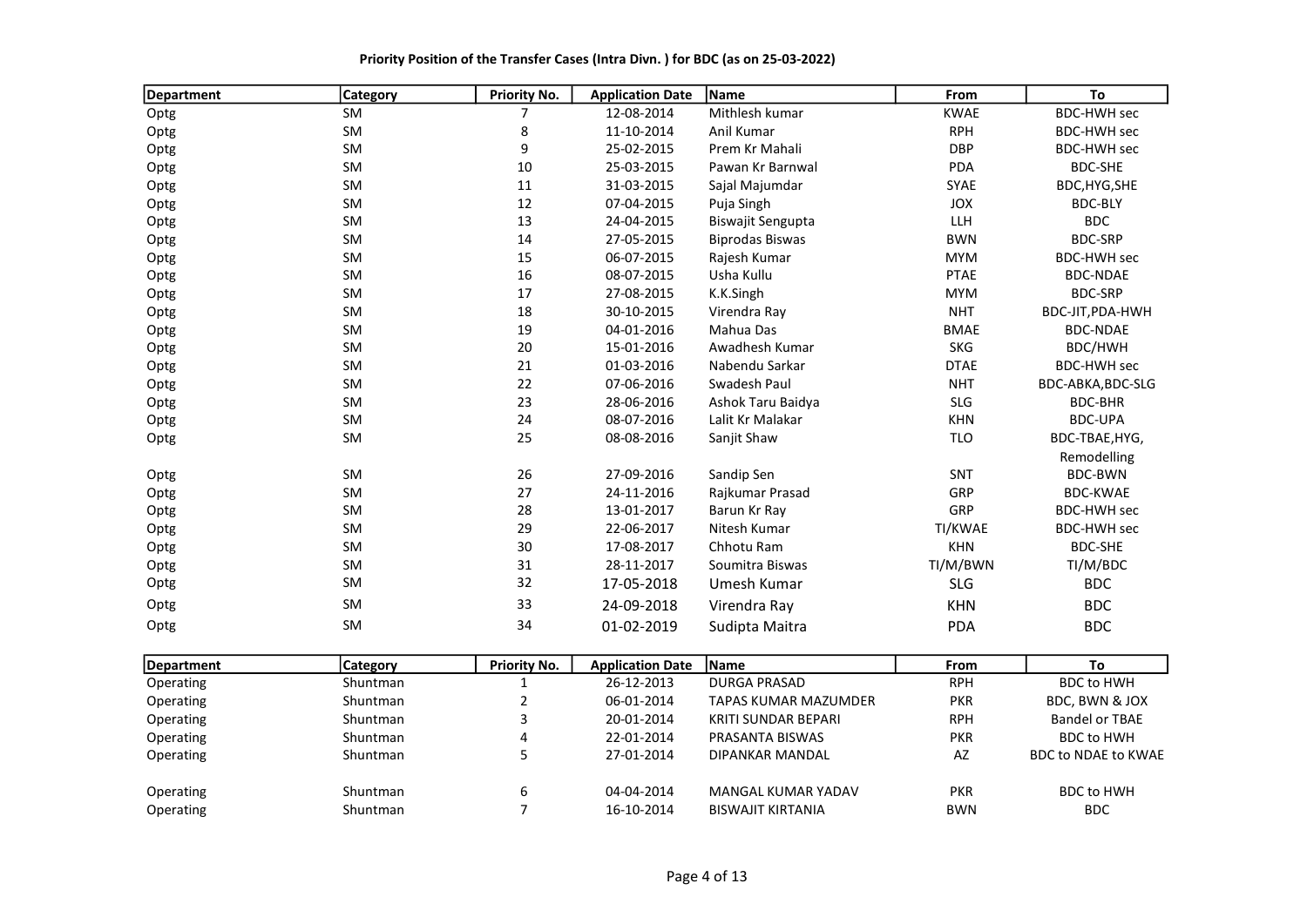| Department | Category | <b>Priority No.</b> | <b>Application Date</b> | <b>IName</b>         | <b>From</b> | Τo                  |
|------------|----------|---------------------|-------------------------|----------------------|-------------|---------------------|
| Operating  | Shuntman |                     | 05-12-2014              | <b>GOPI BISWAS</b>   | JOX         | <b>BDC</b>          |
| Operating  | Shuntman |                     | 24-11-2015              | CHAITANYA MANDAL     | AZ          | <b>BDC or TBAE</b>  |
| Operating  | Shuntman | 10                  | 11-12-2015              | <b>BIKASH PRASAD</b> | <b>RPH</b>  | BDC, HWH or BWN     |
| Operating  | Shuntman | 11                  | 17-05-2016              | <b>DIPAK HELA</b>    | CYM/HG      | <b>BDC</b>          |
| Operating  | Shuntman | 12                  | 16-03-2017              | <b>SUNIL MURMU</b>   | <b>RPH</b>  | <b>BDC or TBAE</b>  |
| Operating  | Shuntman | 13                  | 19-04-2017              | TAPAN BISWAS         | <b>PKR</b>  | BDC or TBAE or NDAE |

| Department | <b>Category</b>   | <b>Priority No.</b> | <b>Application Date</b> | Name                      | From           | To                        |
|------------|-------------------|---------------------|-------------------------|---------------------------|----------------|---------------------------|
| Operating  | Cabinman/Pointman |                     | 20-12-2017              | PravT Mal                 | <b>SHE</b>     | <b>BDC</b>                |
| Department | <b>Category</b>   | <b>Priority No.</b> | <b>Application Date</b> | <b>Name</b>               | From           | To                        |
| Operating  | PEON              |                     | 22-11-2017              | SITARAM BASKEY            | TI(M)/BWN      | TI(M)/BDC                 |
|            |                   |                     |                         |                           |                |                           |
| Department | <b>Category</b>   | <b>Priority No.</b> | <b>Application Date</b> | Name                      | From           | To                        |
| Operating  | Porter            |                     | 14-03-2016              | <b>Biswajit Mondal</b>    | <b>PLAE</b>    | <b>BDC</b>                |
| Operating  | Porter            | 2                   | 28-03-2016              | Sri. Rajesh Kumar Prasad  | Sikaripara     | <b>BDC-GFAE</b>           |
| Operating  | Porter            | 3                   | 29-03-2016              | Sri. Jaday Ch. Das        | <b>PRAE</b>    | BDC, GFAE, HYG, TBAE      |
|            |                   |                     |                         |                           |                | & NDAE                    |
| Operating  | Porter            | 4                   | 11-04-2016              | Sri. Tarak Das            | <b>NDAE</b>    | <b>BDC</b>                |
| Operating  | Porter            | 5                   | 13-04-2016              | Sri. Rajesh Kumar Prasad  | Sikaripara     | <b>BDC</b>                |
| Operating  | Porter            | 6                   | 11-05-2016              | Niranjan Mandal           | <b>HPL</b>     | <b>BDC-TBAE</b>           |
| Operating  | Porter            | $\overline{7}$      | 16-05-2016              | Pramod Kumar Prasad       | <b>BOI</b>     | <b>BDC</b>                |
| Operating  | Porter            | 8                   | 27-05-2016              | Smt. Pratima Behara       | <b>MUG</b>     | <b>BDC-CGR or BDC-HYG</b> |
| Operating  | Porter            | 9                   | 16-09-2016              | Gopal Karmakar            | <b>MUG</b>     | <b>BDC-UPA</b>            |
| Operating  | Porter            | 10                  | 16-09-2016              | Gopal Karmakar            | <b>MUG</b>     | <b>BDC-UPA</b>            |
| Operating  | Porter            | 11                  | 02-01-2017              | Durgawati Kumari          | <b>BWN</b>     | <b>BDC</b>                |
| Operating  | Porter            | 12                  | 07-03-2017              | Samir Sarkar              | <b>TBAE</b>    | BDC/HYG                   |
| Operating  | Porter            | 13                  | 16-03-2017              | Samir Das                 | <b>TBAE</b>    | BDC/HYG                   |
| Operating  | Porter            | 14                  | 26-04-2017              | Alo Prosad                | <b>BSAE</b>    | <b>BDC</b>                |
| Operating  | Porter            | 15                  | 03-08-2017              | Kaushik Sarkar            | <b>BDH</b>     | <b>BDC TO HWH</b>         |
| Operating  | Porter            | 16                  | 29-08-2017              | Subhnarayan Ojha          | <b>PCQ</b>     | <b>BDC to HWH</b>         |
| Operating  | Porter            | 17                  | 08-11-2017              | <b>RAJIB BARMAN</b>       | <b>TBB</b>     | <b>BDC</b>                |
| Operating  | Porter            | 18                  | 29-11-2017              | <b>FIROJ KHAN</b>         | <b>PALSIT</b>  | <b>BDC</b>                |
| Operating  | Porter            | 19                  | 11-12-2017              | <b>DIPJYOTI SADHUKHAN</b> | <b>PDA</b>     | <b>BDC</b>                |
| Operating  | Porter            | 20                  | 22-12-2017              | <b>SUJIT KR GHOSH</b>     | <b>GANGPUR</b> | <b>BDC</b>                |
| Operating  | Porter            | 21                  | 16-03-2018              | Sangita Devi              | <b>DTAE</b>    | <b>BDC</b>                |
| Operating  | Porter            | 22                  | 06-08-2018              | SABYASACHI GHOSH          | <b>KPLE</b>    | <b>BDC</b>                |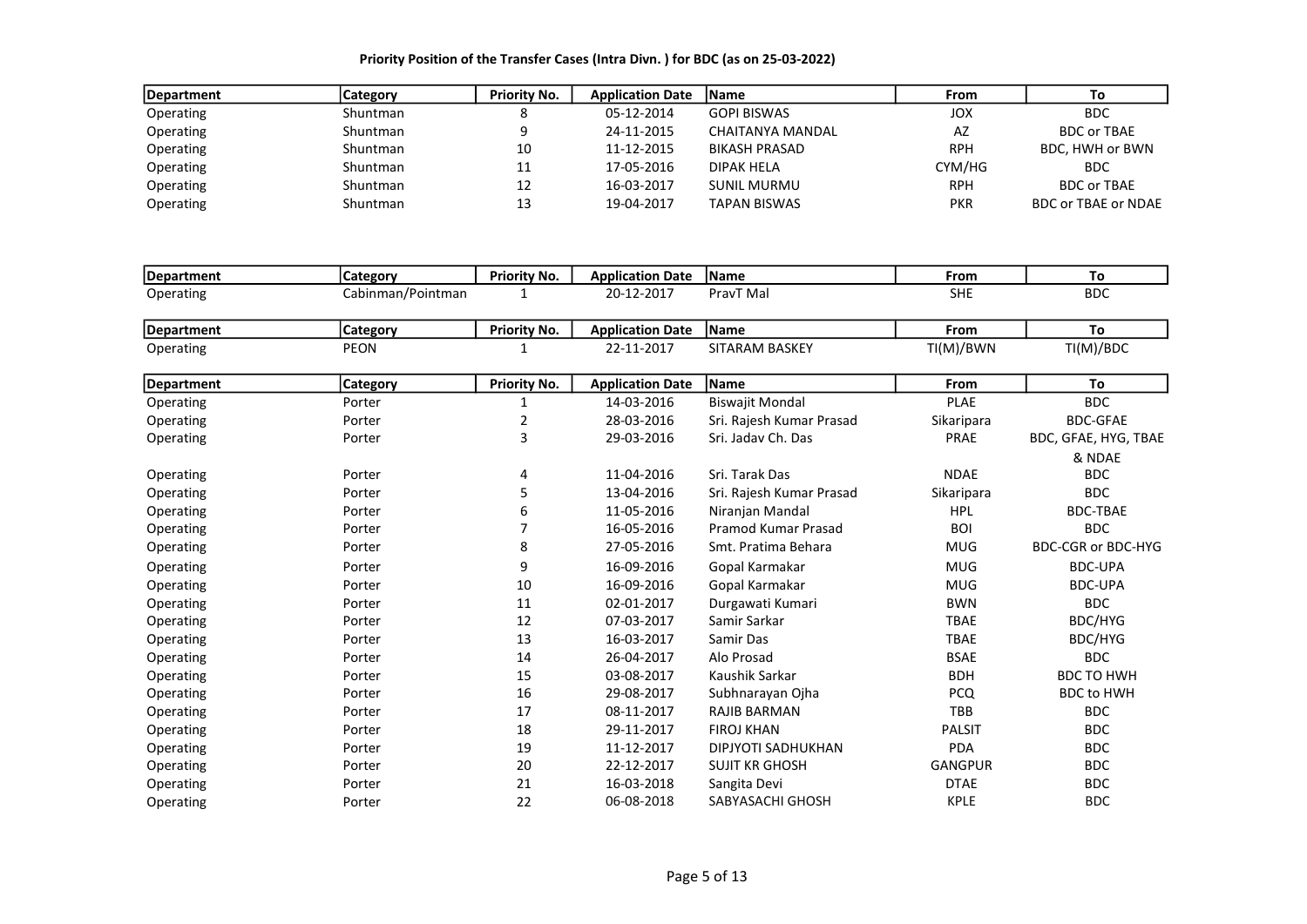| Department        | Category               | <b>Priority No.</b> | <b>Application Date</b> | Name                       | From           | To                     |
|-------------------|------------------------|---------------------|-------------------------|----------------------------|----------------|------------------------|
| Operating         | Porter                 | 23                  | 14-08-2018              | <b>CHANDAN KANTI DEY</b>   | <b>BWN</b>     | <b>BDC</b>             |
| Operating         | Porter                 | 24                  | 24-09-2018              | Rajesh Pal                 | <b>TLO</b>     | <b>BDC</b>             |
| Operating         | Porter                 | 25                  | 25/09/218               | RAJIB BARMAN               | PDA            | <b>BDC</b>             |
| Operating         | Porter                 | 26                  | 25-10-2018              | Saumen Das                 | <b>TKP</b>     | <b>BDC</b>             |
| Operating         | Porter                 | 27                  | 11-12-2018              | Manish Kumar Gupta         | <b>DBP</b>     | <b>BDC</b>             |
| Operating         | Porter                 | 28                  | 19-12-2018              | Mihir Kumar Parba          | <b>DKAE</b>    | <b>BDC</b>             |
| Operating         | Porter                 | 29                  | 31-01-2019              | Jayshree Adhikary          | <b>CNS</b>     | <b>BDC</b>             |
| Operating         | Porter                 | 30                  | 18-02-2019              | Abhijit Sarkar             | <b>PCQ</b>     | <b>BDC</b>             |
| Operating         | Porter                 | 31                  | 01-03-2019              | SUMIT KUMAR BANERJEE       | <b>PCQ</b>     | <b>BDC</b>             |
| Operating         | Porter                 | 32                  | 26-04-2019              | DHARMENDRA RAM             | <b>BCGM</b>    | <b>BDC</b>             |
| Operating         | Porter                 | 33                  | 29-04-2019              | <b>GHANSHYAM RAJAK</b>     | <b>TPF</b>     | <b>BDC</b>             |
| Operating         | Porter                 | 34                  | 27-09-2019              | Vinod Paswan               | <b>BOI</b>     | <b>BDC</b>             |
| Operating         | Porter                 | 35                  | 18-12-2019              | <b>USHA DEVI</b>           | <b>KWAE</b>    | <b>BDC</b>             |
| Operating         | Porter                 | 36                  | 12-10-2020              | Sumit Kumar Banerjee       | <b>PCQ</b>     | TI (M)/BDC             |
| Department        | Category               | <b>Priority No.</b> | <b>Application Date</b> | Name                       | From           | To                     |
| Operating         | GateMan                | 1                   | 07-11-2014              | Sanjit Majumder            | Gateman / BRPA | <b>BDC-TBAE</b>        |
| Operating         | GateMan                | 2                   | 14-03-2016              | Javed Khan                 | <b>RSLR</b>    | <b>BDC-SHE</b>         |
| Operating         | GateMan                | 3                   | 02-12-2016              | Durga Kumar Singh          | PNE            | <b>BDC-HWH Section</b> |
| Operating         | GateMan                | 4                   | 16-02-2017              | Navin Kumar                | <b>MYM</b>     | <b>BDC-HWH</b>         |
| <b>Department</b> | <b>Category</b>        | <b>Priority No.</b> | <b>Application Date</b> | Name                       | From           | To                     |
| Operating         | <b>SHUNTING MASTER</b> | 1                   | 21-08-2015              | PRADIP KUMAR KONAI         | SM/HWH         | SM/BDC                 |
| Operating         | <b>SHUNTING MASTER</b> | 2                   | 17-08-2016              | <b>GOPAL MANJHI</b>        | SM/HWH         | SM/BDC                 |
| Operating         | <b>SHUNTING MASTER</b> | 3                   | 19-08-2016              | <b>BIKASH CHANDRA KHAN</b> | SM/KWAE        | BDC/HWH                |
| <b>Department</b> | <b>Category</b>        | <b>Priority No.</b> | <b>Application Date</b> | <b>Name</b>                | From           | To                     |
| <b>Operations</b> | <b>HTNC</b>            | 1                   | 23-01-2018              | Prasanna Kr. Das           | <b>CHC</b>     | <b>BDC</b>             |
| <b>Department</b> | <b>Category</b>        | <b>Priority No.</b> | <b>Application Date</b> | Name                       | From           | To                     |
| Operating         | COS(T)                 | $\mathbf{1}$        | 01-08-2016              | <b>Mukul Kumar Mandal</b>  | <b>DKAE</b>    | <b>BDC</b>             |
| <b>Department</b> | Category               | Priority No.        | <b>Application Date</b> | <b>Name</b>                | From           | To                     |
| Comml.            | ABC                    | 1                   | 22-09-14                | Ramesh Chowdhury           | <b>RSLR</b>    | <b>BDC</b>             |
| Comml.            | ABC                    | 2                   | 20-11-14                | Ayika Prakash              | ABKA           | <b>BDC TO SRP</b>      |

Comml. ABC 3 29-06-15 Ajit Kumar BGAE BDC Comml. ABC 4 07-07-15 Anuj Kumar Jha HIH BDC-HWH Comml. ABC 5 09-10-15 Pabitra Modak BLY BDC-KJU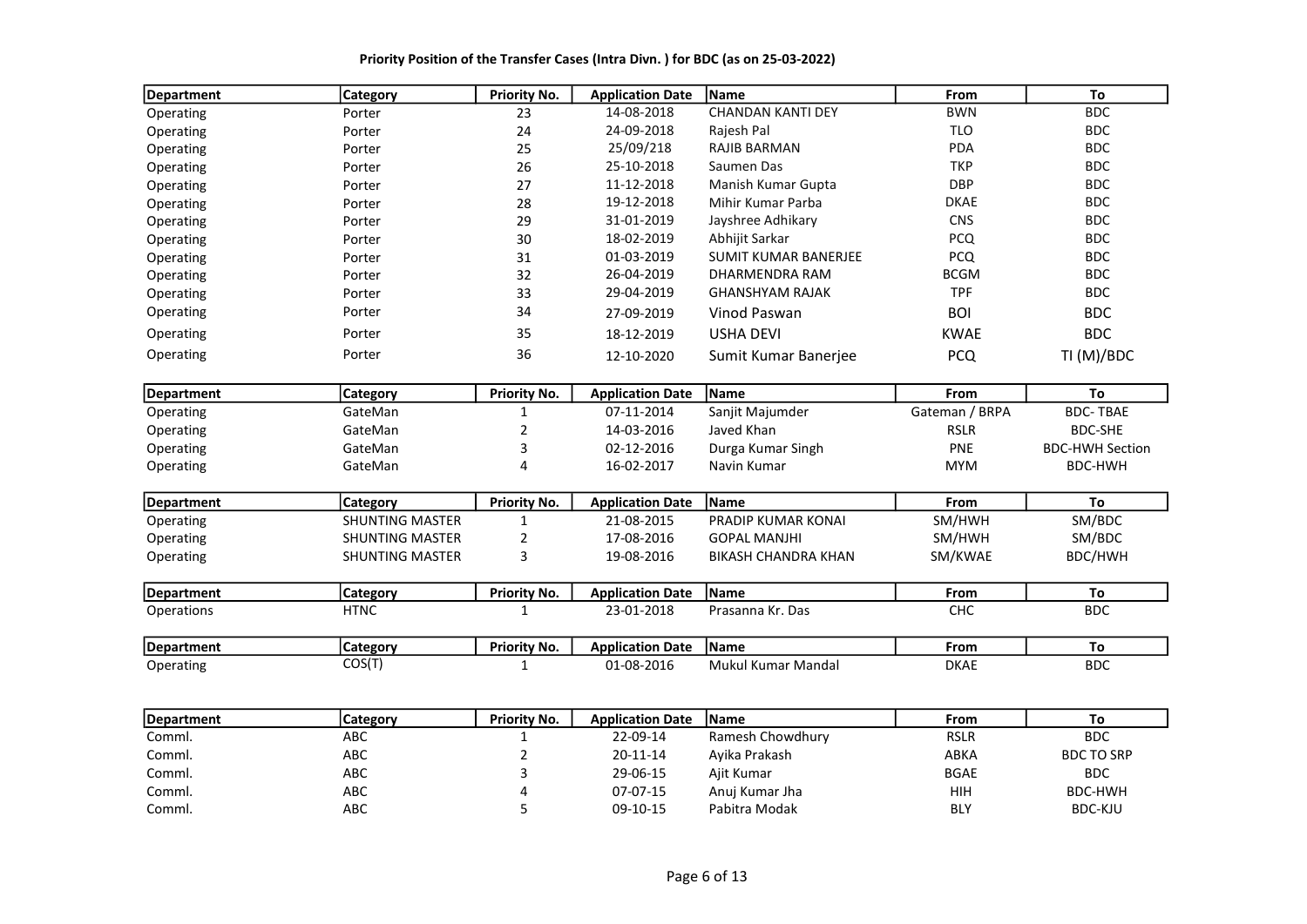| Department | <b>Category</b> | <b>Priority No.</b> | <b>Application Date</b> | <b>Name</b>           | <b>From</b> | To                     |
|------------|-----------------|---------------------|-------------------------|-----------------------|-------------|------------------------|
| Comml.     | ABC             | 6                   | 08-12-15                | Raju Shekh            | <b>KMAE</b> | BDC.                   |
| Comml.     | ABC.            |                     | 03-05-16                | Amal Biawas           | <b>KWAE</b> | <b>BDC or Vicinity</b> |
| Comml.     | ABC             | 8                   | 17-05-16                | Md Ziaul Hague        | <b>SALE</b> | <b>BDC to HWH</b>      |
| Comml.     | ABC             | 9                   | 04-07-16                | Daya Shankar ojha     | AZ          | BDC-HWH                |
| Comml.     | ABC.            | 10                  | 10-08-16                | Gopal Krishna Debnath | ABKA        | BDC-HWH                |
| Comml.     | ABC             | 11                  | 19-09-16                | Ajay Kumar            | <b>NDAE</b> | BDC-HWH                |
| Comml.     | ABC             | 12                  | 13-02-17                | Adrtia Ghosh          | <b>PDA</b>  | BDC, HGY, CNS, CGR     |
| Comml.     | ABC             | 13                  | 16-05-17                | Adrija Ghosh          | <b>PDA</b>  | BDC, HGY, CNS, CGR     |
| Comml.     | ABC             | 14                  | 16-05-17                | Adrija Ghosh          | <b>PDA</b>  | BDC, HGY, CNS, CGR,    |
|            |                 |                     |                         |                       |             | <b>MUG</b>             |

| Department | <b>Category</b> | <b>Priority No.</b> | <b>Application Date</b>      | <b>Name</b>           | <b>From</b> | To                       |
|------------|-----------------|---------------------|------------------------------|-----------------------|-------------|--------------------------|
| Comml.     | CBC             |                     | 29-3-2011 27-12-13 Rajib Das |                       | <b>UPA</b>  | <b>BDC Goods/ Parcel</b> |
|            |                 |                     |                              |                       |             | Belurmath                |
| Comml.     | <b>CBC</b>      |                     | $30 - 04 - 13$               | Bikash Sarkar         | <b>TBAE</b> | <b>BDC</b>               |
| Comml.     | <b>CBC</b>      | 3                   | 07-08-14                     | Prasanta Roy          | <b>NHT</b>  | any stn in between       |
|            |                 |                     |                              |                       |             | <b>BDC to SRP</b>        |
| Comml.     | <b>CBC</b>      | 4                   | 13-3-15, 20-04-15            | Vijay shankar Sharma  | KJU         | BDC, HGY, BSAE, HYG      |
| Comml.     | <b>CBC</b>      |                     | 22-03-16                     | Prabir Kumar Majumder | <b>MUG</b>  | BDC,HGY,CNS              |
| Comml.     | <b>CBC</b>      | 6                   | $21 - 11 - 16$               | Sambhu Nath Singh     | <b>BOI</b>  | <b>BDC to HWH</b>        |
| Comml.     | <b>CBC</b>      |                     | 04-03-17                     | Sanjay Kapri          | <b>CNS</b>  | <b>BDC or BHAE</b>       |
| Comml.     | <b>CBC</b>      | 8                   | 07-07-17                     | Sidhu Soren           | KJU         | <b>BDC</b>               |
| Comml.     | <b>CBC</b>      | 9                   | 24-10-17                     | Smt. Sushila Hansda   | <b>HPL</b>  | <b>BDC</b>               |
| Comml.     | <b>CBC</b>      | 10                  | 08-11-17                     | Tanima Gayen          | <b>BWN</b>  | <b>BDC to CNS</b>        |
| Comml.     | <b>CBC</b>      | 11                  | 09-12-17                     | Debabrata Sarkar      | <b>BEQ</b>  | <b>BDC Goods</b>         |
| Comml.     | <b>CBC</b>      | 12                  | 28-12-17                     | Jamal Singh           | <b>NHT</b>  | <b>BDC</b>               |

| <b>IDepartment</b> | categor   | Priority No. | <b>Application Date</b>    | <b>IName</b> | From |                      |
|--------------------|-----------|--------------|----------------------------|--------------|------|----------------------|
| -<br>Commi.        | ---<br>ะะ |              | - -<br>.∩۵<br>.<br>ີ<br>-- | Dhal<br>∩n   | SN.  | <b>BDC</b><br>$\sim$ |

| Department | <b>Category</b> | <b>Priority No.</b> | <b>Application Date</b> | <b>IName</b>    | <b>From</b> | To                                   |
|------------|-----------------|---------------------|-------------------------|-----------------|-------------|--------------------------------------|
| Comml.     | <b>CPC</b>      |                     | 19-02-16                | Soumitra Goutam | <b>BDC</b>  | BDC-HWH Comml.<br>Br/Comml.CNL/CPLI( |
| Comml.     | <b>CPC</b>      |                     | $02 - 01 - 18$          | Mantu Kumar     | <b>HWH</b>  | Memo Sec)<br>Lr.CCC/TIC/BDC          |
| Department | <b>Category</b> | <b>Priority No.</b> | <b>Application Date</b> | <b>IName</b>    | From        | Т٥                                   |
| Commercial | Hd.TE           |                     | 24-11-2016              | Nivati Mondal   | HWH(G       | <b>BDC</b>                           |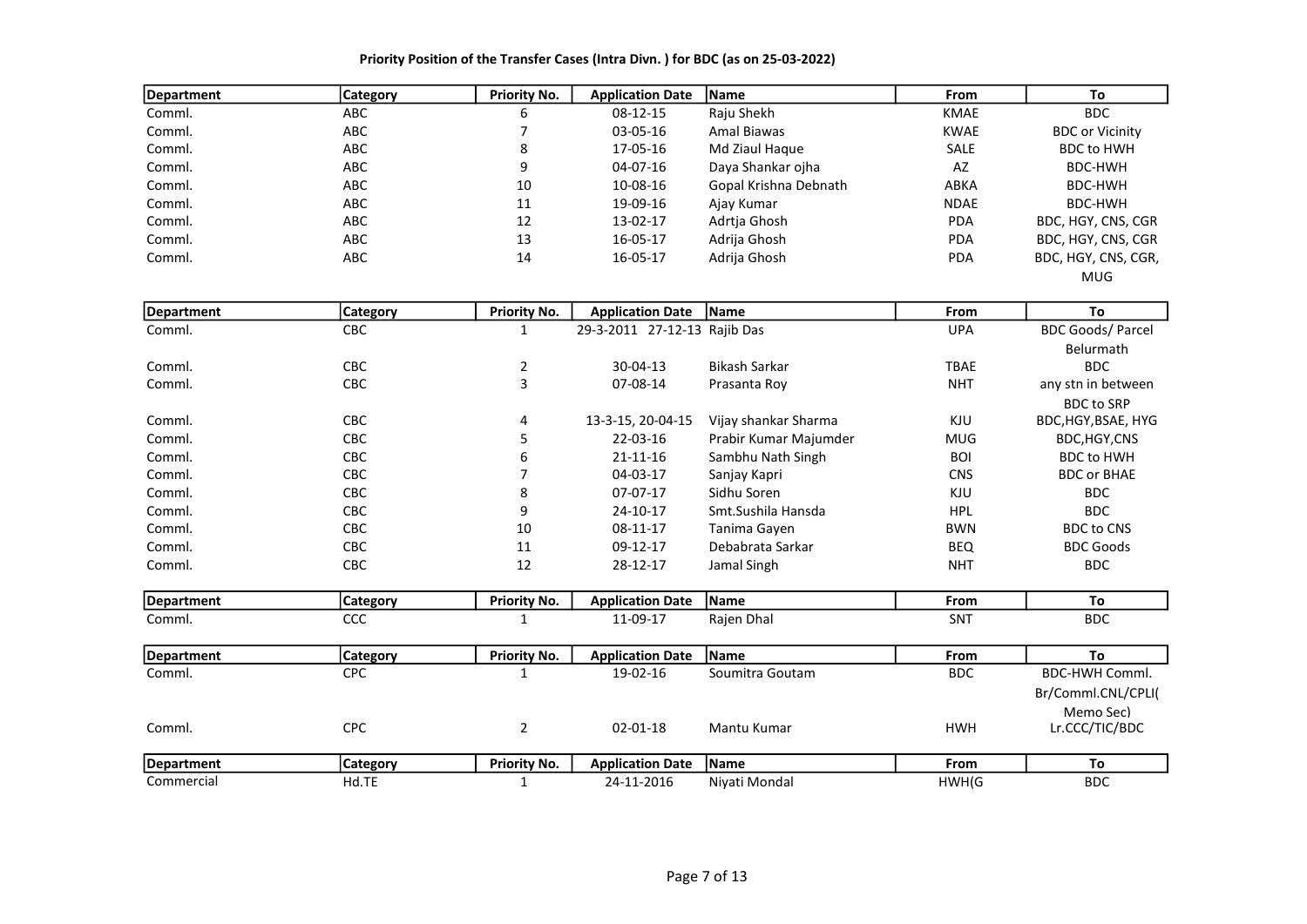| Department          | <b>Category</b>             | <b>Priority No.</b> | <b>Application Date</b> | Name                       | From                 | To                           |
|---------------------|-----------------------------|---------------------|-------------------------|----------------------------|----------------------|------------------------------|
| Commercial          | <b>Head Ticket Examiner</b> | $\overline{2}$      | 13-01-2017              | <b>Biswajit Paul</b>       | <b>KWAE</b>          | <b>BDC</b>                   |
| Commercial          | <b>Head Ticket Examiner</b> | 3                   | 07-11-2017              | Sandip Haldar              | <b>HWH</b>           | <b>BDC</b>                   |
| Commercial          | <b>Head Ticket Examiner</b> | 4                   | 15-11-2018              | Arabinde Kr Biswas         | <b>BHP</b>           | <b>BDC</b>                   |
|                     |                             |                     |                         |                            |                      |                              |
| <b>Department</b>   | <b>Category</b>             | <b>Priority No.</b> | <b>Application Date</b> | Name                       | From                 | To                           |
| Comml.              | Sr BC                       | 1                   | 31-05-11                | Papia Mukherjee (Sur)      | <b>CGR</b>           | <b>BDC</b>                   |
| Comml.              | Sr.BC                       | $\overline{2}$      | 27-11-14                | Vaswat Bhattacharyya       | MUU                  | BDC,                         |
|                     |                             |                     |                         |                            |                      | LRunderTI/C/BDC              |
| Comml.              | Sr.BC                       | 3                   | 05-02-16                | Mahadeb Chirimar           | <b>MYM</b>           | BDC,LRTI/C/BDC               |
| Comml.              | Sr.BC                       | 4                   | 28-01-18                | Manoj Sharma               | <b>MYM</b>           | <b>BDC Goods</b>             |
| Comml.              | SrBC                        | 5                   | 08-06-06                | Suparna Bakundi            | <b>HWH</b>           | BDC/HYG                      |
| <b>Department</b>   | <b>Category</b>             | <b>Priority No.</b> | <b>Application Date</b> | <b>Name</b>                | From                 | To                           |
| Comml.              | Sr. TE                      | $\mathbf{1}$        | 16-12-19                | MS Swapna Mondal           | <b>BHP</b>           | <b>BDC</b>                   |
| Commercial          | TE                          | 1                   | 20-12-2019              | Mithun Dey                 | <b>BWN</b>           | <b>BDC</b>                   |
| Commercial          | TE                          | 2                   | 20-12-2019              | <b>Bed Prakash Chaubey</b> | <b>PKR</b>           | <b>BDC</b>                   |
| Commercial          | <b>TE</b>                   | 3                   | 20-12-2019              | Tapan Kumar Karmkar        | <b>TAK</b>           | <b>BDC</b>                   |
| Commercial          | <b>TE</b>                   | 4                   | 10-03-2020              | <b>Badal Sarkar</b>        | <b>RPH</b>           | <b>BDC</b>                   |
| Commercial          | <b>TE</b>                   | 5                   | 29-09-2020              | Shekhar Biswas             | <b>BWN</b>           | <b>BDC</b>                   |
| Commercial          | TE                          | 6                   | 06-09-2021              | Mithun Dey                 | <b>BWN</b>           | <b>BDC</b>                   |
| Department          | <b>Category</b>             | <b>Priority No.</b> | <b>Application Date</b> | Name                       | From                 | To                           |
| Mechanical (C&W)    | Ch. OS                      | $\mathbf{1}$        | 19-02-2016              | Swapan Kr. Biswas          | <b>Rolling Stock</b> | SSE(L)/BDC                   |
|                     |                             |                     |                         |                            | Sec./HWH             |                              |
| Mechanical (C&W)    | <b>OS</b>                   | $\mathbf{1}$        | 09-10-2012              | Ashok Banerjee             | SSE(C&W)/ BDC        | Any Elect. depot. at         |
| Mechanical (Diesel) | <b>OS</b>                   | $\overline{2}$      | 18-12-2017              | Dibyendu Malakar           | DME(D)/BWN           | <b>BDC</b> area<br>HWH / BDC |
| Mech(C&W)           | Helper-II                   | $\mathbf{1}$        | 01-08-2018              | sri Sourav Das             | <b>PKR</b>           | <b>BDC</b>                   |
| Mech(C&W)           | Helper-II                   | $\overline{2}$      | 28-08-2018              | Sujit Mondal               | <b>PKR</b>           | <b>BDC</b>                   |
| Mech(C&W)           | Sr.Tech(Fitter)             | $\mathbf 1$         | 26-08-2020              | Panna Lal Shaw             | <b>TKPR</b>          | <b>BDC</b>                   |
| Mech(C&W)           | Sr.Tech(Fitter)             | $\overline{2}$      | 21-09-2021              | Avijit Halder              | <b>TKPR</b>          | <b>BDC</b>                   |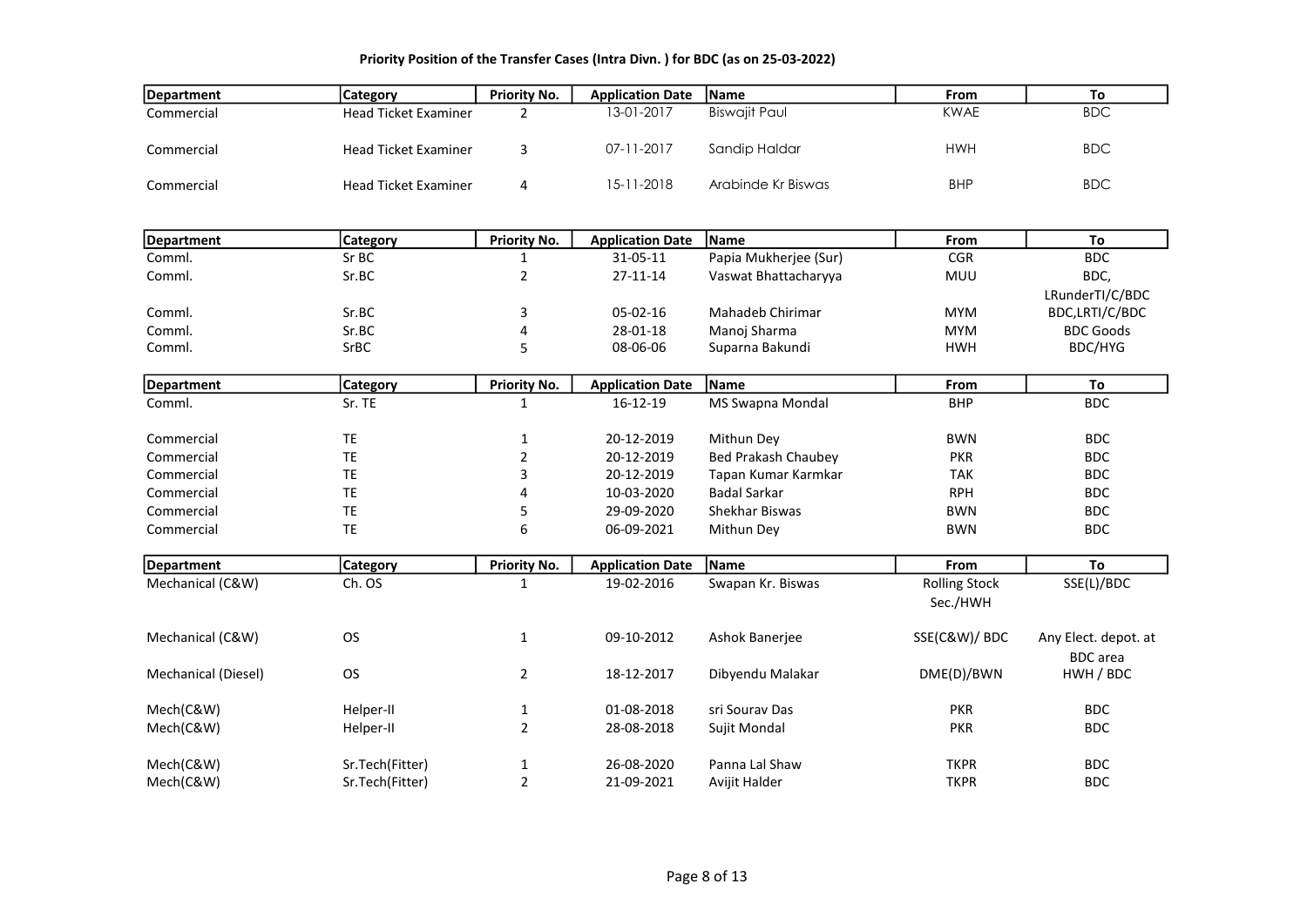# Department Category Priority No. Application Date Name From To Department Category Priority No. Application Date Name From To Electrical-TRS Tech-III/TRS/BWN 1 21-11-2017 Sri Amit Kumar Biswas BWN CS/BDC Electrical-TRS Tech-III/TRS/BWN 2 07-12-2017 Suklal Hansda BWN CS/BDC Electrical-TRS Tech-III/TRS/HWH 3 05-01-2018 Arun Kumar Nandy HWH BDC Electrical-TRS Tech.III/EMU/HWH 4 26-12-2018 S. Mondal EMU/BWN CS/BDC Electrical-TRS Tech-III/ELS/HWH 1 17-04-2018 Mousumi Saha (Mondal) ELS/HWH CS/BDC Electrical-TRS Tech-III/ELS/HWH 2 27-08-2018 Sanjoy Indra ELS/HWH CS/BDC Electrical-TRS Helper/ELS 1 26-12-2019 Purnima Hembram ELS/HWH CS/BDC Electrical-TRS Helper/ELS 2 05-02-2020 Sagar Ganguly ELS/HWH CS/BDC Electrical-EMU Sr. Tech. 1 14-12-2017 Manas Chakraborty Carshed/HWH Carshed/BDC Electrical-EMU Sr. Tech. 2 12-09-2019 Lal Bahadur carshed/BWN Carshed/BDC Department Category Priority No. Application Date Name From To Electrical-TRS/EMU JE 1 30-09-2020 Amit Kumar Sardar CS/HWH CS/BDC Electrical-TRS/EMU Tech-I 1 07-12-2017 Subrata Biswas TRS/BWN CARSHED/BDC Electrical-TRS/EMU Tech-I/CS/BWN 2 12-02-2018 Mani Ghoshal BWN BDC Electrical-TRS/EMU Tech-III 1 07-12-2017 Suklal Hansda BWN CS/BDC Electrical-TRS/EMU Tech-III 2 05-01-2018 Arun Kr. Nandy CS/HWH CS/BDC Electrical-TRS/EMU Tech-III 3 13-12-2018 Kailash Badhai BWN CS/BDC Electrical-TRS/EMU Tech-III 4 26-12-2018 Snehasis Mandal BWN CS/BDC Electrical-TRS/EMU Helper 1 17-05-2019 Satish Kumar BWN BWN CS/BDC Department Category Priority No. Application Date Name From To Electrical HELPER 1 05-02-2018 DURGA MASIH HWH CS/EMU/BDC Department Category Priority No. Application Date Name From To Electrical-TRD SSE 1 05-10-2017 Sribardhan Trivedy RPH BDC Department Category Priority No. Application Date Name From To Electrical-TRD Sr. Tech. 1 31-03-2016 Uday Shankar SSE/TRD/NDAE SSE/TRD/BDC Electrical-TRD Sr. Tech. 2 15-02-2018 Dilip Kisku SSE/TRD/LLH SSE/TRD/BDC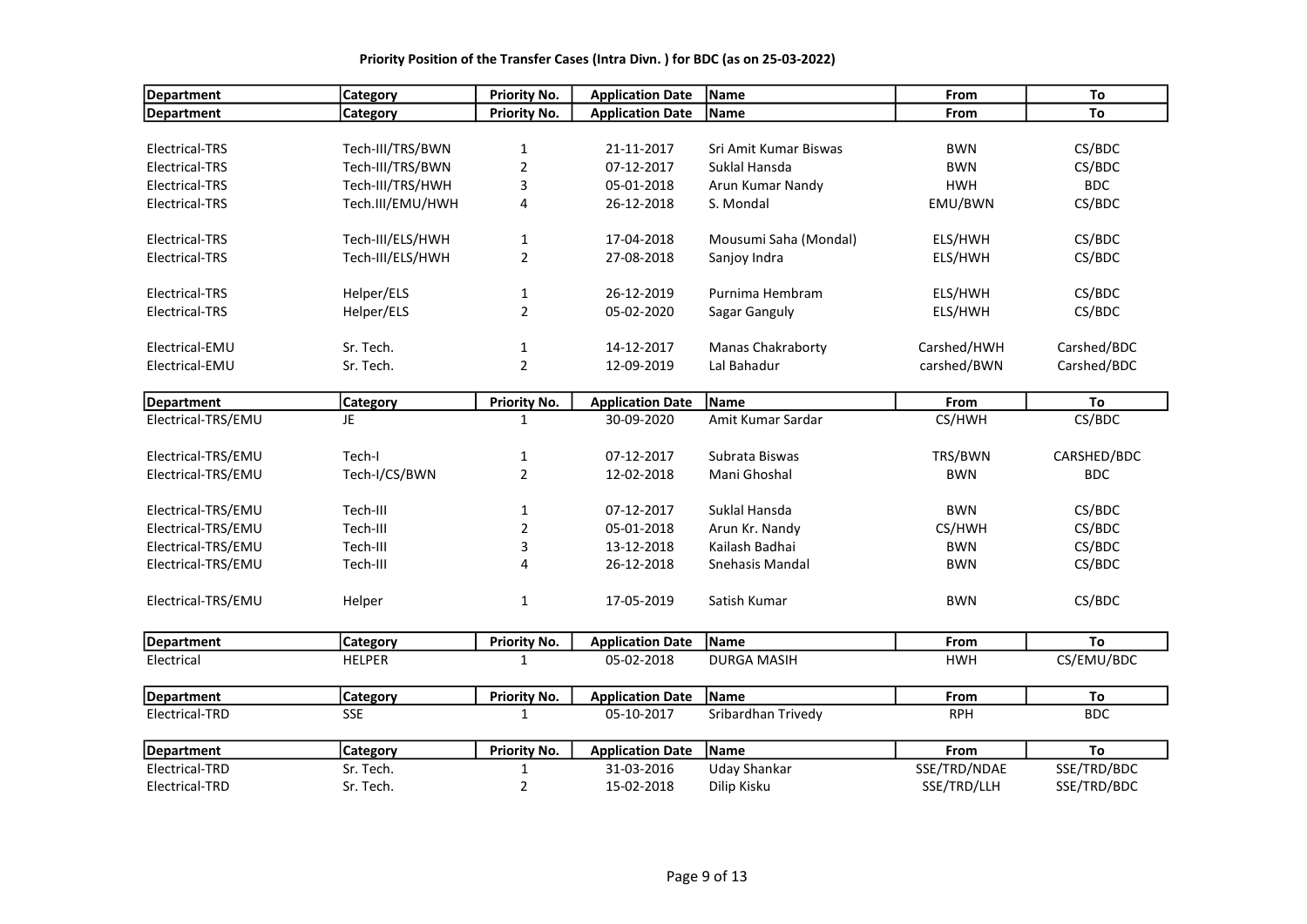| Department        | Category           | <b>Priority No.</b> | <b>Application Date</b> | Name                                     | From             | To                  |
|-------------------|--------------------|---------------------|-------------------------|------------------------------------------|------------------|---------------------|
| <b>Department</b> | Category           | <b>Priority No.</b> | <b>Application Date</b> | Name                                     | From             | To                  |
| Electrical-TRD    | Sr.Tech (L/Man)    | 1                   | 05/04/18                | Kabiranjan Biswas                        | SSE/TRD/NDAE     | SSE/TRD/BDC         |
| Electrical-TRD    | Sr.Tech (L/Man)    | $\overline{2}$      | 09-04-2018              | <b>Uday Chand Hati</b>                   | SSE/TRD/LLH      | SSE/TRD/BDC         |
|                   |                    |                     |                         |                                          |                  |                     |
| <b>Department</b> | <b>Category</b>    | <b>Priority No.</b> | <b>Application Date</b> | Name                                     | From             | To                  |
| Electrical-TRD    | Tech-III           | 1                   | 22-12-2016              | Asimananda Mahapatra                     | SSE/TRD/RPH      | SSE/TRD/BDC         |
| <b>Department</b> | Category           | <b>Priority No.</b> | <b>Application Date</b> | Name                                     | From             | To                  |
| Electrical-TRD    | Helper             | $\mathbf{1}$        | 24-01-2018              | Jawaid Akhtar                            | SSE/TRD/BWN      | SSE/TRD/BDC/SHE     |
| Electrical-TRD    | Helper             | 2                   | 30-01-2018              | Abhisek Kundu                            | SSE/TRD/RPH      | SSE/TRD/BDC, DKAE & |
| Electrical-TRD    | Helper             | 3                   | 09/04/18                | <b>Tanusree Barua</b>                    | SSE/TRD/BWN      | SSE/TRD/BDC         |
| Department        | <b>Category</b>    | <b>Priority No.</b> | <b>Application Date</b> | Name                                     | From             | To                  |
| Electrical-TRD    | T.W. Driver        | $\mathbf{1}$        | 13-11-2017              | Kailash Prasad                           | SSE/TRD/RPH      | SSE/TRD/BDC,LLH &   |
|                   |                    |                     |                         |                                          |                  | <b>SHE</b>          |
| Electrical-TRD    | T.W. Driver        | $\overline{2}$      | 10-07-2018              | Rabindra                                 | SSE/TRD/BMAE     | SSE/TRD/BDC         |
| <b>Department</b> | Category           | <b>Priority No.</b> | <b>Application Date</b> | Name                                     | From             | To                  |
| Medical           | H&MI               | $\mathbf{1}$        | 26-04-2018              | Abhijit Sadhukhan                        | <b>SKG</b>       | H&MI/BDC            |
|                   |                    |                     |                         |                                          |                  |                     |
| Medical           | HA                 | $\mathbf{1}$        | 7-4-14/02-8-2017        | Smt Purnima Das                          | <b>HWH</b>       | <b>BDC HU</b>       |
| Medical           | HA                 | $\overline{2}$      |                         | )5-05-2017/04-01-201 Bikash Kumar Paswan | <b>HWH</b>       | <b>BDC HU</b>       |
| Medical           | HA                 | 3                   | 19-05-2017              | Smt Basanti Tudu                         | <b>HWH</b>       | <b>BDC HU</b>       |
| Medical           | HA                 | 4                   | 30-10-2017              | <b>Tarun Pal</b>                         | <b>HWH</b>       | <b>BDC HU</b>       |
| Medical           | HA                 | 5                   | 20-11-2017              | Sk. Sarudulha                            | <b>HWH</b>       | <b>BDC HU</b>       |
| Medical           | HA                 | 6                   | 23-10-2019              | Amal Ghosh                               | <b>HWH</b>       | <b>BDC HU</b>       |
| Medical           | Aya                | $\overline{7}$      | 07-12-2020              | Rama Majumdar                            | <b>HWH</b>       | <b>BDC HU</b>       |
| Medical           | <b>Staff Nurse</b> | $\mathbf{1}$        | 07-05-2018              | Smt. Rima Halder                         | Ortho. Hosp/ HWH | <b>BDC HU</b>       |
| Medical           | <b>HKA</b>         | $\mathbf{1}$        | 02-05-2017              | Sri Bivash Biswas                        | <b>HWH</b>       | <b>BDC HU/CHI</b>   |
| Medical           | <b>HKA</b>         | $\overline{2}$      | 02-05-2017              | Sri Anup Burman                          | <b>HWH</b>       | <b>BDC HU/CHI</b>   |
| Medical           | <b>HKA</b>         | 3                   | 22-02-2018              | Smt.Lakshmi Sarkar                       | CHI/BDC          | ACMS/BDC(HU)        |
| Medical           | <b>HKA</b>         | 4                   | 17-04-2018              | Sri Gopal Majhi                          | CHI/HG           | CHI/BDC             |
| Medical           | <b>HKA</b>         | 5                   | 02-07-2018              | Smt Basanti Tudu                         | <b>HWH</b>       | CHI/BDC             |
| Medical           | <b>HKA</b>         | 6                   | 01-01-2019              | Sri Murari Balmiki                       | <b>HWH</b>       | CHI/BDC             |
| Medical           | <b>HKA</b>         | $\overline{7}$      | 10-01-2019              | Sri Dipankar Biswas                      | <b>HWH</b>       | CHI/BDC             |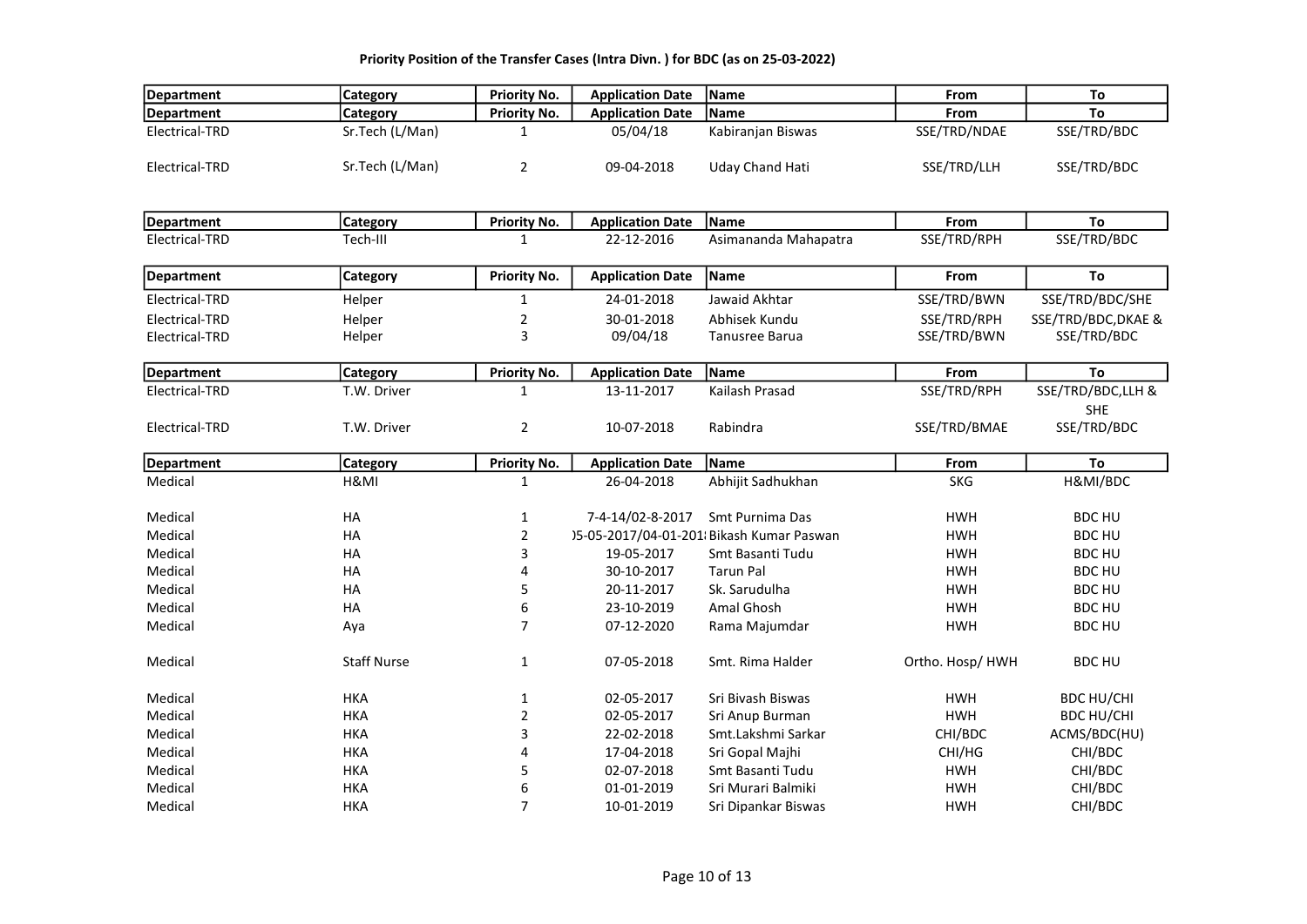| <b>Department</b>            | <b>Category</b> | <b>Priority No.</b> | <b>Application Date</b> | Name                     | From                 | To                     |
|------------------------------|-----------------|---------------------|-------------------------|--------------------------|----------------------|------------------------|
| Medical                      | <b>HKA</b>      | 8                   | 03-04-2019              | Sri Kartik Mondal        | <b>HWH</b>           | CHI/BDC                |
| Medical                      | <b>HKA</b>      | 9                   | 03-10-2019              | Smt. Sunita Rabidas      | CHI/BDC              | ACMS/BDC(HU)           |
| Medical                      | <b>HKA</b>      | 10                  | 26.11.2021              | <b>Bivas Biswas</b>      | CHI/HC               | <b>BDC HU/Colony</b>   |
|                              |                 |                     |                         |                          |                      |                        |
| Medical                      | <b>Dresser</b>  | 1                   | 21-05-2018              | <b>Biswanath Nandy</b>   | <b>HWH</b>           | BDC/HU                 |
| Department                   | Category        | <b>Priority No.</b> | <b>Application Date</b> | <b>Name</b>              | From                 | To                     |
| Mech. Power.Rg.              | LP(Goods)/Dsl   | 1                   | 01.9.2021               | <b>Dhananjoy Pal</b>     | <b>KWAE</b>          | <b>BDC</b>             |
| Mech. Power.Rg.              | LP(Goods)/Dsl   | 2                   | 01.9.2021               | Arvind Kumar Viswakarma  | <b>BWN</b>           | <b>BDC</b>             |
| Mech. Power.Rg.              | LP(Goods)/Dsl   | 3                   | 14.09.2021              | Sudhir Chandra Malakar   | <b>KWAE</b>          | <b>BDC</b>             |
| Mech. Power.Rg.              | LP(Goods)/Dsl   | 4                   | 20.12.2021              | Kapil Deb Mandal         | <b>KWAE</b>          | <b>BDC</b>             |
| Mech. Power.Rg.              | Sr.ALP/ALP(Dsl) | $\mathbf{1}$        | 02.09.2021              | Atanu Roy Chowdhury      | AZ                   | <b>BDC</b>             |
| Mech. Power.Rg.              | Sr.ALP/ALP(Dsl) | $\overline{2}$      | 23.09.2021              | Sujit Das                | <b>HWH</b>           | <b>BDC</b>             |
| Mech. Power.Rg.              | Sr.ALP/ALP(Dsl) | 3                   | 23.09.2021              | Pradipta Kumar Pramanick | <b>HWH</b>           | <b>BDC</b>             |
|                              |                 |                     |                         |                          |                      |                        |
| Mech.Power(Non-Running)      | Helper          | $\mathbf{1}$        | 20-10-2019              | SANDIP KUMAR SHARMA      | SSE/(LOCO)/RPH       | SSE(LOCO)/BDC          |
| Mech.Power(Non-Running)      | Helper          | $\overline{2}$      | 08-02-2021              | Kalabati Basfore         | SSE/(LOCO)/BWN       | SSE(LOCO)/BDC          |
| Mech.DSL                     | TECH.-III (E)   | $\mathbf{1}$        | 07-03-2017              | <b>GOUTAM BASU</b>       | <b>BWN DSL SHED</b>  | EMU CAR SHED/BDC       |
| Mech.DSL                     | TECH.-III (E)   | $\overline{2}$      | 27-03-2019              | <b>GOUTAM ROY</b>        | <b>BWN DSL SHED</b>  | EMU CAR SHED/BDC       |
|                              |                 |                     |                         |                          |                      |                        |
| Mechanical (C&W)/Ministrail  | <b>OS</b>       | $\mathbf{1}$        | 09-10-2012              | Ashok Banerjee           | SSE(C&W)/ BDC        | Any deptt. at BDC area |
| Mechanical (C&W)/Ministrail  | <b>OS</b>       | $\overline{2}$      | 20-09-2021              | Dibyendu Malakar         | OS/RS/HWH            | <b>BDC</b>             |
|                              |                 |                     |                         |                          |                      |                        |
| Mechanical (C&W)/Ministrial  | Ch. OS          | $\mathbf{1}$        | 19-02-2016              | Swapan Kr. Biswas        | <b>Rolling Stock</b> | SSE(L)/BDC             |
|                              |                 |                     |                         |                          | Sec./HWH             |                        |
| Mechanical(Power/Ministrial) | <b>OS</b>       | 1                   | 10-03-2021              | <b>Utpal Kumar Singh</b> | <b>BWN</b>           | <b>BDC</b>             |
|                              |                 |                     |                         |                          |                      |                        |

| <b>IDepartment</b> | Category  | <b>Priority No.</b> | <b>Application Date</b> | <b>IName</b>         | From       | Τо         |
|--------------------|-----------|---------------------|-------------------------|----------------------|------------|------------|
| S&T                | SSE/S/RRI |                     | 14-10-2019              | <b>Bijoy Tapader</b> | <b>BWN</b> | <b>BDC</b> |
| S&T                | SSE/S/OH  |                     | 08-06-2020              | Debasis Samaddar     | <b>HWH</b> | RG/BDC     |
| S&T                | SSE/S     |                     | 18-08-2020              | Sudip Rov            | GRAE       | <b>BDC</b> |
| S&T                | SSE/S     |                     | 21-11-2020              | Arunabh Kumar        | GRAE       | <b>BDC</b> |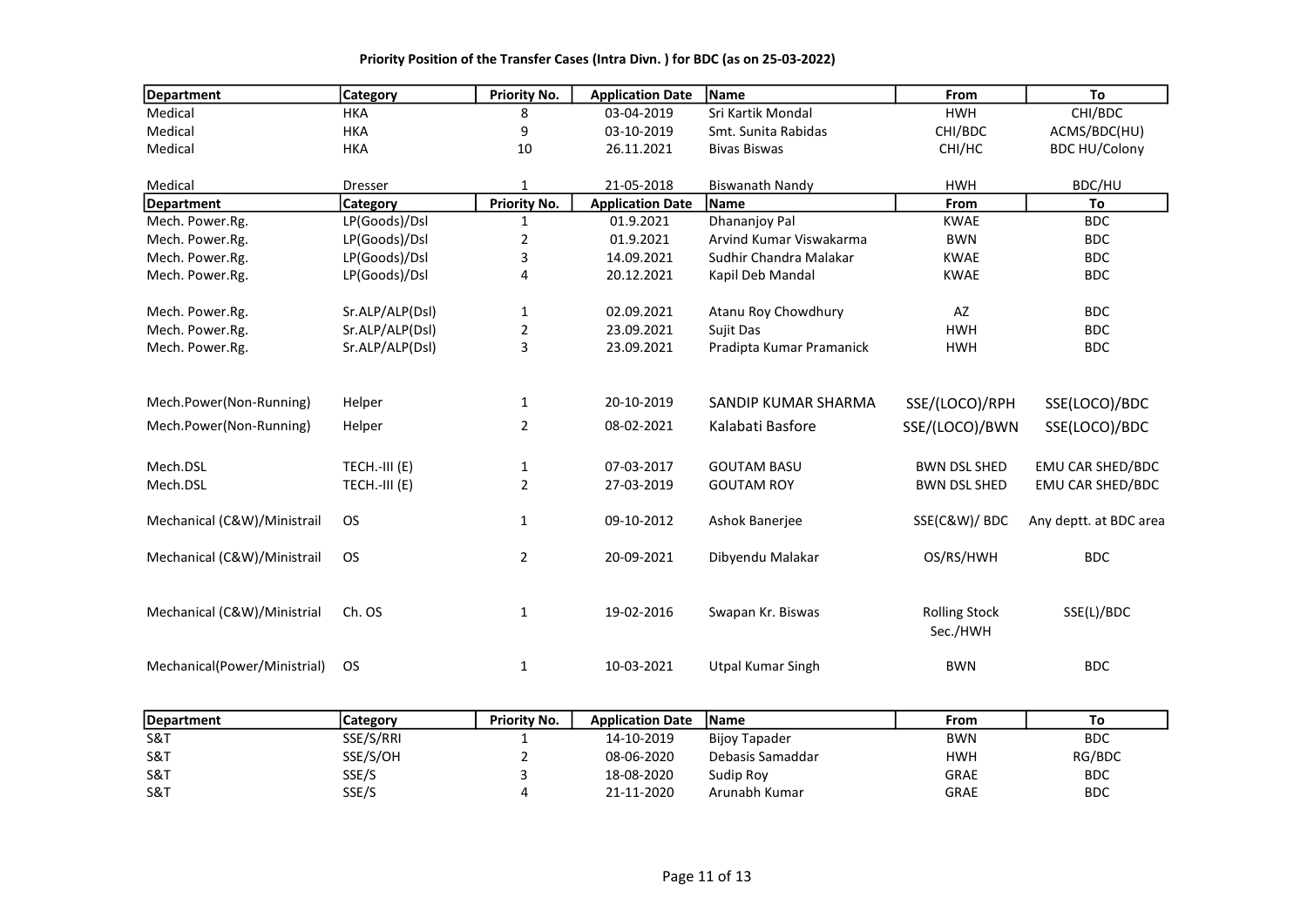| Department     | Category           | <b>Priority No.</b> | <b>Application Date</b> | Name                  | From           | To                    |
|----------------|--------------------|---------------------|-------------------------|-----------------------|----------------|-----------------------|
|                |                    |                     |                         |                       |                |                       |
| S&T            | JE/S               | $\mathbf{1}$        | 27-09-2018              | <b>Biswajit Das</b>   | <b>TAK</b>     | RRI/BDC               |
| S&T            | JE/S               | $\overline{2}$      | 14-01-2021              | Ajay Prakash Singh    | <b>GKH</b>     | <b>BDC</b>            |
|                |                    |                     |                         |                       |                |                       |
| S&T            | Sr.Tech            | $\mathbf{1}$        | 28-03-2017              | Rameswar Prasad       | <b>SLD</b>     | <b>BDC</b>            |
| S&T            | Sr.Tech            | $\overline{2}$      | 04-08-2017              | Ajay Biswas           | <b>BBAE</b>    | RG/BDC                |
|                |                    |                     |                         |                       |                |                       |
| S&T            | Sr.Tech(C/Jointer) | $\mathbf{1}$        | 14-10-2019              | Archan Sarkar         | HWH/RRI        | <b>BDC</b>            |
|                |                    |                     |                         |                       |                |                       |
| S&T            | Tech-I(SIM)        | $\mathbf{1}$        | 14-11-2017              | Asim Saha             | Talandu        | <b>BDC/RRI or SRP</b> |
| S&T            | Tech-I             | $\mathbf 2$         | 19-06-2018              | <b>Suday Thander</b>  | <b>BWN</b>     | RRI/BDC               |
| S&T            | Tech-I             | 3                   | 31-08-2018              | Chandra Sekhar Sharma | SHE/E.C.       | <b>BDC/RRI</b>        |
| S&T            | Tech-I             | 4                   | 23-10-2018              | Surendra Prasad       | SHE            | <b>BDC/RRI</b>        |
| S&T            | Tech-I             | 5                   | 27-10-2018              | Arup Das              | FG/BDC         | SSE/S/BDC             |
| S&T            | Tech-I             | 6                   | 16-11-2018              | Animesh Roy           | RRI/BWN        | RRI/BDC               |
| S&T            | Tech-I             | $\overline{7}$      | 19-08-2020              | Pappu Kumar           | AZ             | <b>BDC</b>            |
| <b>S&amp;T</b> | Tech-II(SIM)       | $\mathbf 1$         | 27-07-2016              | Santosh Chowdhury     | <b>MYM</b>     | <b>BDC</b>            |
| S&T            | Tech-II(SIM)       | $\mathbf 2$         | 26-09-2016              | Paramananda Sarkar    | <b>BWN</b>     | BDC/HWH/ADST          |
| S&T            | Tech-II            | 3                   | 11-10-2018              | <b>Tuhin Rakshit</b>  | <b>MYM</b>     | SSE/S/BDC             |
| S&T            | Tech-II            | 4                   | 01-11-2019              | Ananta Dan            | <b>PDA</b>     | <b>BDC</b>            |
|                |                    |                     |                         |                       |                |                       |
| S&T            | Tech-II            | 5                   | 05.01.2022              | Prasanta Mallick      | ABKA           | <b>BDC</b>            |
| S&T            | Tech-III           | $\mathbf{1}$        | 20-04-2018              | Susmita Das           | DKAE/RRI       | <b>BDC/RRI</b>        |
| S&T            | Tech-III           | $\sqrt{2}$          | 15-06-2018              | Subhankar Patra       | <b>BWN/RRI</b> | <b>BDC/RRI</b>        |
| S&T            | Tech-III           | 3                   | 17-08-2018              | Debabrata Mitra       | <b>CCLink</b>  | BDC/RRI               |
| S&T            | Tech-III           | 4                   | 26-09-2018              | Chiranjit Das         | MLV            | SSE/S/BDC             |
| S&T            | Tech-III           | 5                   | 27-12-2018              | Koushik Biswas        | <b>BWN</b>     | SSE/S/BDC             |
| S&T            | Tech-III           | 6                   | 01-11-2019              | Amit Das              | <b>PSAE</b>    | <b>BDC/RRI</b>        |
| S&T            | Tech-III           | $\overline{7}$      | 27-01-2020              | Dinesh Kumar Singh    | <b>NDAE</b>    | <b>BDC</b>            |
| S&T            | Tech-III           | 8                   | 08-06-2020              | Chandi Charan Hansda  | <b>BZLE</b>    | <b>BDC</b>            |
| S&T            | Tech-III           | 9                   | 08-06-2020              | Somnath Das           | <b>TAK</b>     | <b>BDC/RRI</b>        |
| S&T            | Tech-III           | 10                  | 08-06-2020/             | Amit Das              | <b>KWAE</b>    | <b>BDC/RRI</b>        |
|                |                    |                     | 08.12.2021              |                       |                |                       |
| S&T            | Tech-III           | 11                  | 18-06-2020              | Pawan Kr. Yadav       | ABKA           | <b>BDC/RRI</b>        |
| S&T            | Tech-III           | 12                  | 09-03-2021              | Dasmat Mandi          | SNT            | <b>BDC</b>            |
| S&T            | Tech-III           | 13                  | 23.11.2021              | Aritra Sengupta       | <b>KWAE</b>    | <b>BDC</b>            |
|                |                    |                     |                         |                       |                |                       |
| S&T            | <b>WM</b>          | $\mathbf{1}$        | 11-11-2013              | Amar Nath Koley       | Palsit         | <b>BDC</b>            |